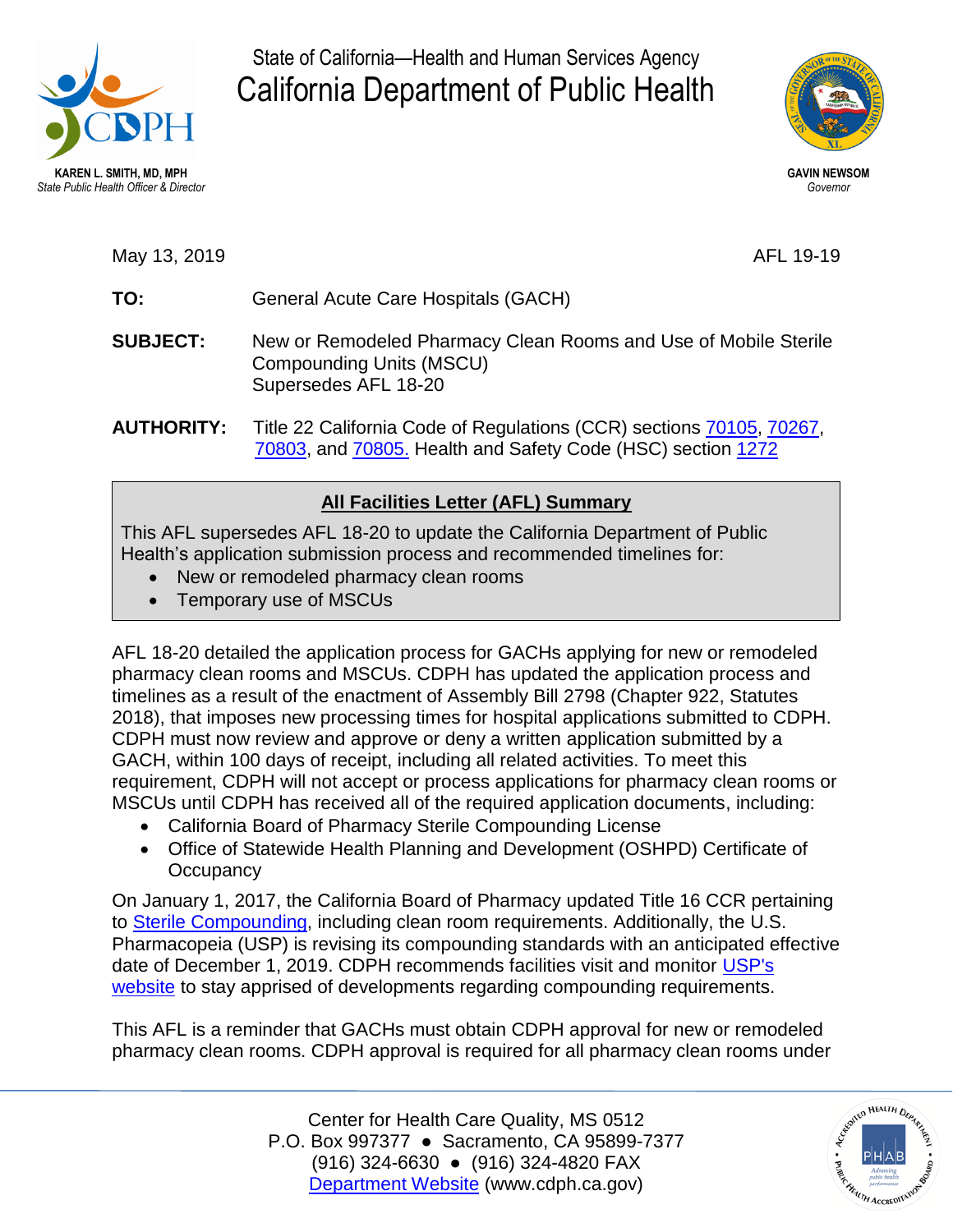AFL 19-19 Page 2 May 13, 2019

 Development (OSHPD) identifies as subject to Title 24, California Building Standards the hospital's license, including projects the Office of Statewide Health Planning and Code for licensed clinics ("OSHPD 3"). For example, a GACH must apply for CDPH approval for a new or remodeled clean room in an infusion clinic that operates under the GACH's license.

GACHs opting to temporarily use a MSCU to provide pharmaceutical services during the construction or remodel of pharmacy clean rooms must obtain an approved program flexibility and CDPH approval for the MSCU by submitting an application to the Centralized Applications Branch (CAB). CDPH Licensing and Certification (L&C) Program has the authority to grant program flexibility from regulatory requirements as long as the facility meets statutory requirements.

Pharmacy clean room and MSCU projects involve multiple state entities, including OSHPD, the California Board of Pharmacy, and CDPH. CDPH recommends that hospitals plan ahead to allow sufficient time to obtain all required approvals.

## **CDPH Application Process for New or Remodeled Pharmacy Clean Rooms**

Facilities seeking approval for a new clean room must:

- 1. Apply for CDPH approval by submitting the required forms to CAB. The application requirements are located on the [General Acute Care Hospital](https://www.cdph.ca.gov/Programs/CHCQ/LCP/CDPH%20Document%20Library/GACH-PharmacyCleanRoomSterileCompounding.pdf)  [Pharmacy Clean Room and Sterile Compounding Applicant Check List.](https://www.cdph.ca.gov/Programs/CHCQ/LCP/CDPH%20Document%20Library/GACH-PharmacyCleanRoomSterileCompounding.pdf)
	- CDPH recommends facilities apply after obtaining all of the required application documents.
	- Attn: Pharmacy Clean Room and Sterile Compounding Projects • Submit documents via mail to: **California Department of Public Health**  Licensing and Certification Program Centralized Applications Branch PO Box 997377, MS 3207 Sacramento, CA 95899-7377
- 2. Contact the CDPH Pharmaceutical Consultant Unit (PCU) to initiate the administrative review of the clean room, by emailing: [LNCPharmCleanRoom@cdph.ca.gov.](mailto:LNCPharmCleanRoom@cdph.ca.gov)
	- To expedite the CDPH administrative review of the new clean room, please review the [Examples of Documentation.](https://www.cdph.ca.gov/Programs/CHCQ/LCP/Pages/Examples-of-Documentation-PCU.aspx)

To facilitate the new/remodeled clean room application process, CDPH recommends that GACHs contact PCU 120 days prior to the new pharmacy clean room's anticipated construction completion date by emailing: [LNCPharmCleanRoom@cdph.ca.gov.](mailto:LNCPharmCleanRoom@cdph.ca.gov)

## **CDPH Application Process for the Use of MSCUs**

Facilities seeking approval for the temporary use of a MSCU must:

required forms to CAB. The application requirements are located on the General 1. Apply for CDPH approval for the temporary use of a MSCU by submitting the